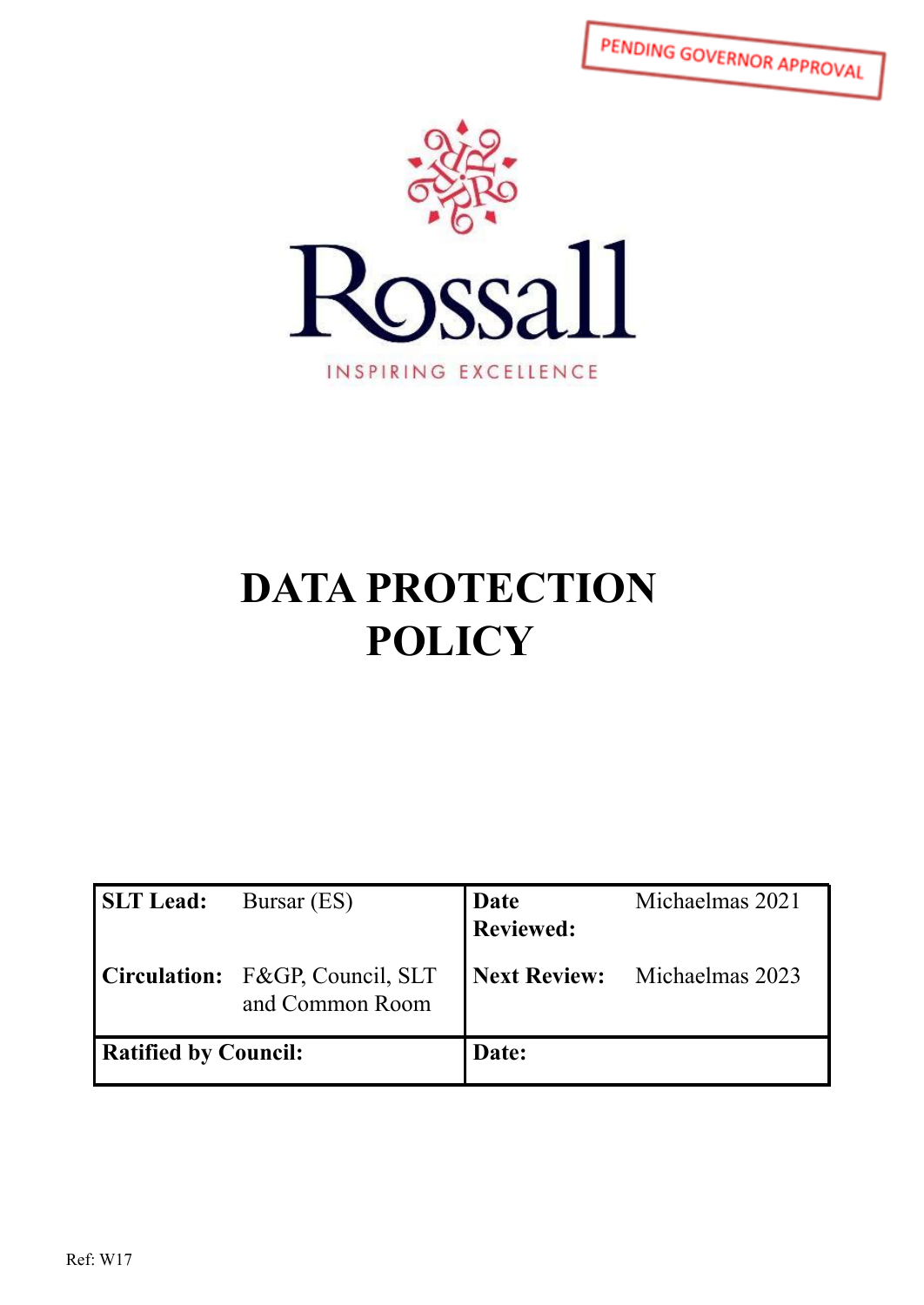# **ROSSALL SCHOOL**

# **DATA PROTECTION POLICY**

#### **Objectives**

Rossall School (which includes Rossall Foundation and the Old Rossallian Club) known as the School, aims to ensure that all personal data collected about staff, pupils, parents, governors, visitors and other individuals is collected, stored and processed in accordance with the UK General Data Protection Regulation (UK GDPR) and the provisions of the Data Protection Act 2018 ( DPA 2018).

#### **Scope**

This Policy is made available to all interested parties. This Policy applies to all members of the School community, including those in its EYFS setting and it should be read in conjunction with the School Privacy Notice and with reference to the related policies set out at the end of this Policy.

This Policy sets out the School's expectations and procedures with respect to processing any personal data we collect from data subjects (e.g. including parents, pupils and employees).

#### **Background**

Data Protection is an important legal compliance issue for Rossall School. During the course of the School's activities it collects, stores and processes personal data (sometimes sensitive in nature) about staff, pupils, their parents, its contractors and other third parties (in a manner more fully detailed in the School's Privacy Notice).

The School, as "data controller", is liable for the actions of its staff and governors in how they handle data. It is therefore an area where all staff have a part to play in ensuring we comply with and are mindful of our legal obligations, whether that personal data handling is sensitive or routine.

UK data protection law consists primarily of the UK version of the General Data Protection Regulation(the GDPR) and the Data Protection Act 2018 (DPA 2018). The DPA 2018 includes specific provisions of relevance to independent schools: in particular, in the context of our safeguarding obligations, and regarding the right of access to personal data.

Data protection law has in recent years strengthened the rights of individuals and placed tougher compliance obligations on organisations including schools that handle personal information. The Information Commissioner's Office (ICO) is responsible for enforcing data protection law, and will typically look into individuals' complaints routinely and without cost, and has various powers to take action for breaches of the law.

#### **Definitions**

Key data protection terms used in this Policy are:

- **Data controller** a person, body or organisation that determines the purpose and means of the processing of personal data, and who is legally responsible for how it is used. For example, the School is the controller of personal information. As a data controller, the School is responsible for safeguarding the use of personal data. An independent contractor who makes their own such decisions is also, separately, likely to be a data controller.
- **Data processor** an organisation that processes personal data on behalf of a data controller, for example a payroll or IT provider or other supplier of services with whom personal data may be shared but who is not authorised to make any decisions about how it is used.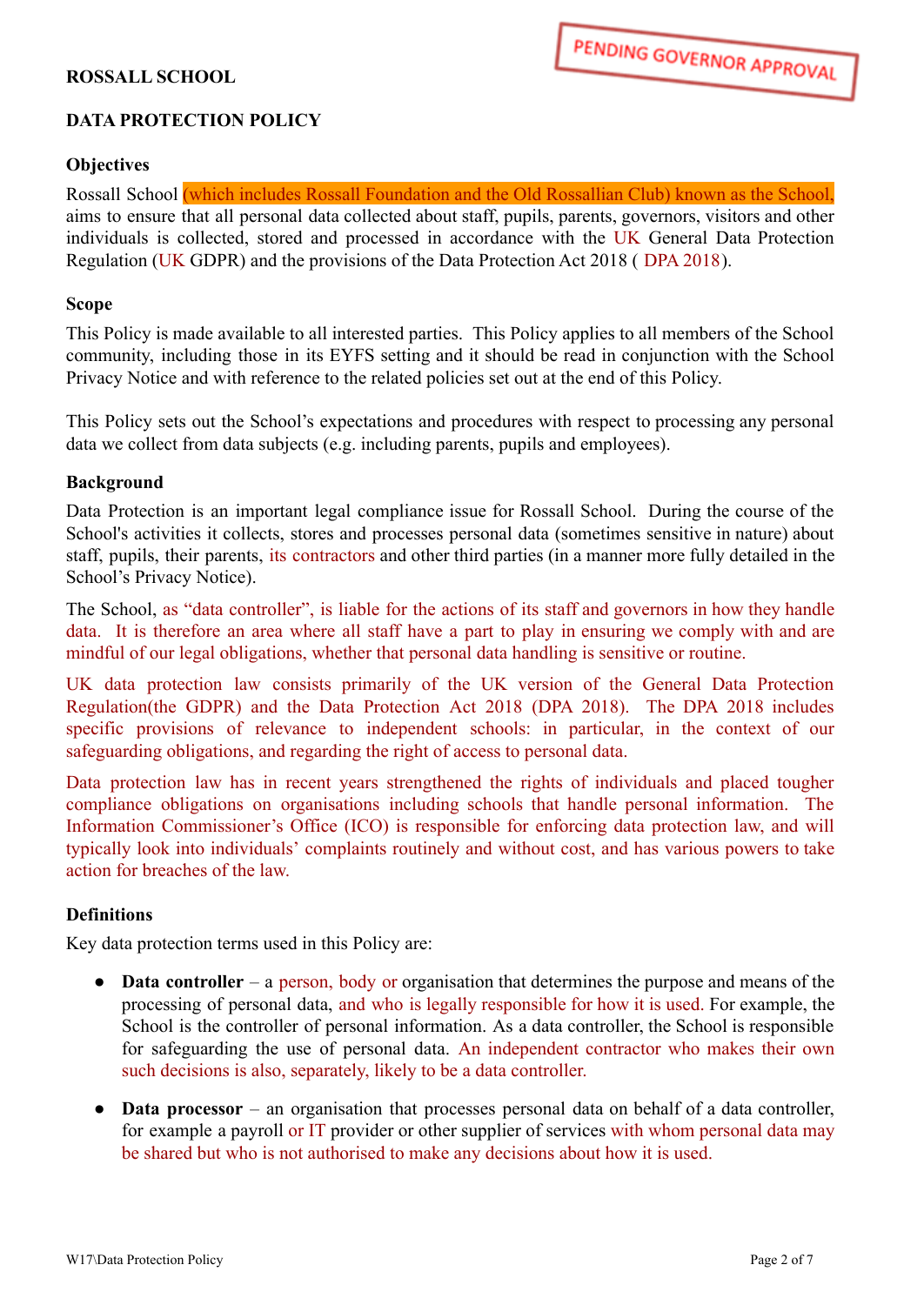- **Personal data breach** a breach of security leading to the accidental or unlawful destruction, loss, alteration, unauthorised disclosure of, or access to, personal data.
- **Personal information (or personal data):** any information relating to a living individual (a data subject), by which that individual may be identified by the controller. That is not simply a name, but any form of identifier, digital or contextual, including unique identification number, initials, job titles or nicknames. Note that personal information will be created almost constantly in the ordinary course of work duties (such as location, email address, notes of calls, and minutes of meetings). The definition includes expressions of opinion about an individual or any indication of the School's or any person's intentions towards that individual.
- **Processing** virtually anything done with personal information, including obtaining or collecting it, structuring it, analysing it, storing it, sharing it internally or with third parties (including making it available to be viewed electronically or otherwise), altering it or deleting it.
- **Special categories of personal data** data relating to racial or ethnic origin, political opinions, religious or philosophical beliefs, trade union membership, health and medical conditions, sex life or sexual orientation, genetic or biometric data used to identify an individual. There are also separate rules for the processing of personal data relating to criminal convictions and offences.

### **Application of this policy**

This policy sets out the School's expectations and procedures with respect to processing any personal data we collect from data subjects (including parents, pupils, employees, contractors and third parties).

Those who handle personal data as employees, governors, trustees or volunteers of the School are obliged to comply with this policy when doing so. For employees, breaches of this policy may result in disciplinary action. Accidental breaches of the law or this policy in handling personal data will happen from time to time, for example by human error, and will not always be treated as a disciplinary issue. However, failure to report breaches that pose significant risks to the School or individuals will be considered a serious matter.

In addition, this policy represents the standard of compliance expected of those who handle the School's personal data as volunteers or contractors, whether they are acting as "data processors" on the School's behalf (in which case they will be subject to binding contractual terms) or as data controllers responsible for handling such personal data in their own right.

Where the School shares personal data with third party data controllers – which may range from other schools, to parents, to appropriate authorities, to casual workers and volunteers – each party will need a lawful basis to process that personal data, and will be expected to do so lawfully and with due regard to security and confidentiality, as set out in this policy.

If you are a volunteer, contractor or part of the Rossall Foundation or Old Rossallian Club, you will be a data controller in your own right, but the same legal regime and best practice standards set out in this policy will apply to you by law.

#### **Responsibility for Data Protection**

In accordance with the DPA 2018, the School has notified the Information Commissioner's Office of its processing activities. Rossall School is the Data Controller and the School's ICO registration number is Z9394266. Its registered address is Broadway, Fleetwood, Lancashire, FY7 8JW.

The School has appointed the Data Manager (Miss Kirstie Allen) as the Data Protection Co-ordinator who will endeavour to ensure that all personal data is processed in compliance with this Policy and the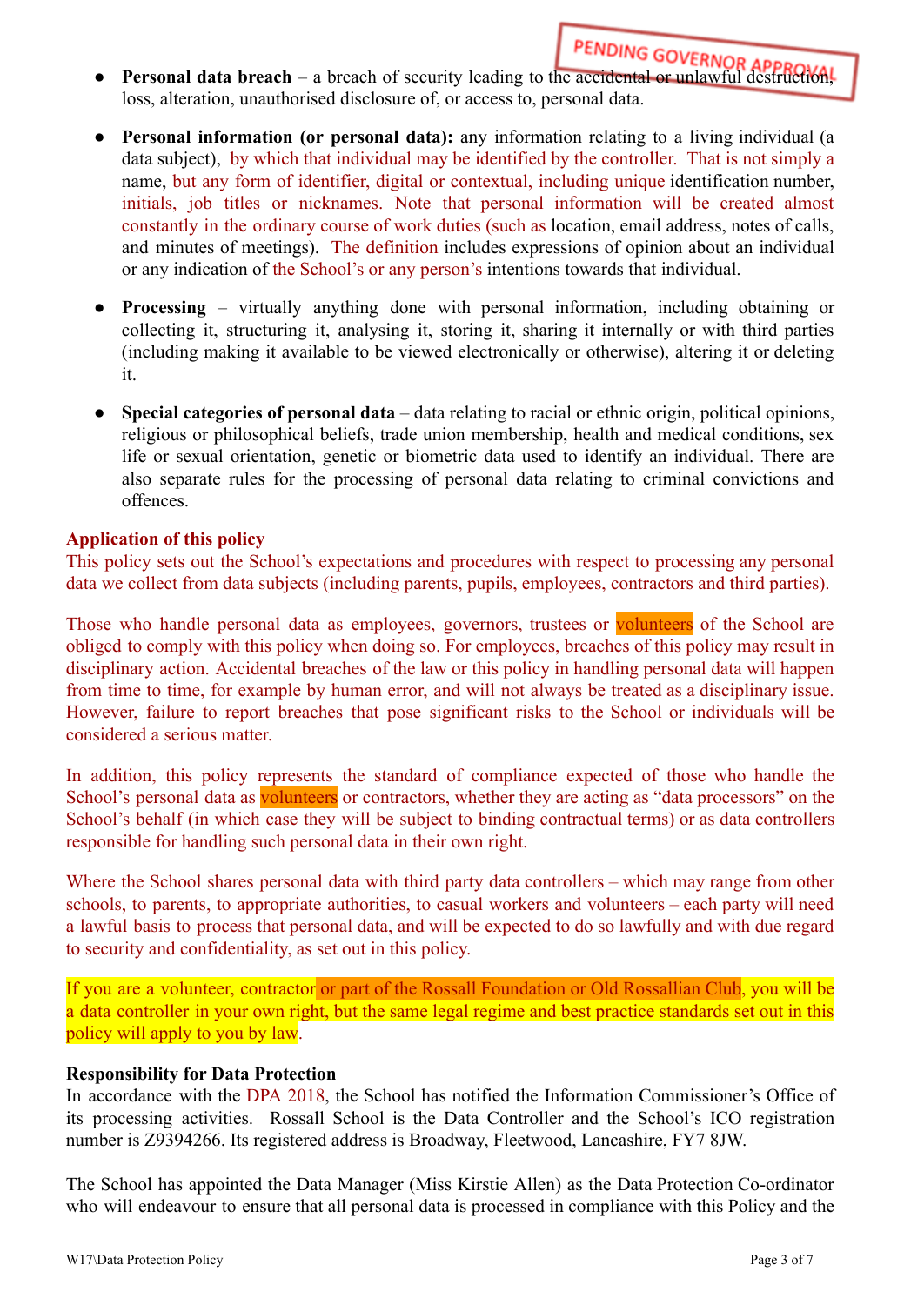Principles of the applicable data protection legislation. Any questions about the operation of the strategy and the operation of the strategy of the strategy and the operation of the strategy and the strategy and the opera policy or any concerns that the policy has not been followed should be referred in the first instance to the Data Protection Co-ordinator.

#### **Types of Personal Data Processed by the School**

Personal data covers both facts and opinions about an individual. The School may process a wide range of personal data about individuals including current, past and prospective pupils and their parents. This data is covered in more detail in the School's Privacy Notice.

The School may, from time to time, need to process "sensitive personal data" regarding individuals. Sensitive personal data includes information about an individual's physical or mental health, race or ethnic origin or religious beliefs. Sensitive personal data is entitled to special protection under the Act, and will be processed by the School as permitted by the Act.

#### **The Principles**

The UK GDPR sets out six principles relating to the processing of personal data which must be adhered to by data controllers and data processors. These require that personal data must be:

- 1. Processed **lawfully, fairly** and in a **transparent** manner;
- 2. Collected for **specific and explicit purposes** and only for the purposes it was collected for;
- 3. **Relevant** and **limited** to what is necessary for the purposes it is processed;
- 4. **Accurate** and kept **up to date**;
- 5. **Kept for no longer than is necessary** for the purposes for which it is processed; and
- 6. Processed in a manner that ensures **appropriate security** of the personal data.

The UK GDPR's broader 'accountability' principle also requires that the School not only processes personal data in a fair and legal manner but that we are also able to *demonstrate* that our processing is lawful.

This involves, among other things:

- keeping records of our data processing activities, including by way of logs and policies;
- documenting significant decisions and assessments about how we use personal data (including via formal risk assessment documents called Data Protection Impact Assessments); and
- generally having an 'audit trail' vis-à-vis data protection and privacy matters, including for example when and how our Privacy Notice(s) were updated; when staff training was undertaken; how and when any data protection consents were collected from individuals; how personal data breaches were dealt with, whether or not reported (and to whom), etc.

#### **Lawful grounds for data processing**

Under the UK GDPR there are several different lawful grounds for processing personal data. One of these is consent. However, given the relatively high bar of what constitutes consent under UK GDPR (and the fact that it can be withdrawn by the data subject) it is considered preferable for the School to rely on another lawful ground where possible.

One of these alternative grounds is 'legitimate interests', which is the most flexible basis for processing. However, it does require transparency and a balancing assessment between the rights of the individual and the interests of the School. It can be challenged by data subjects and also means the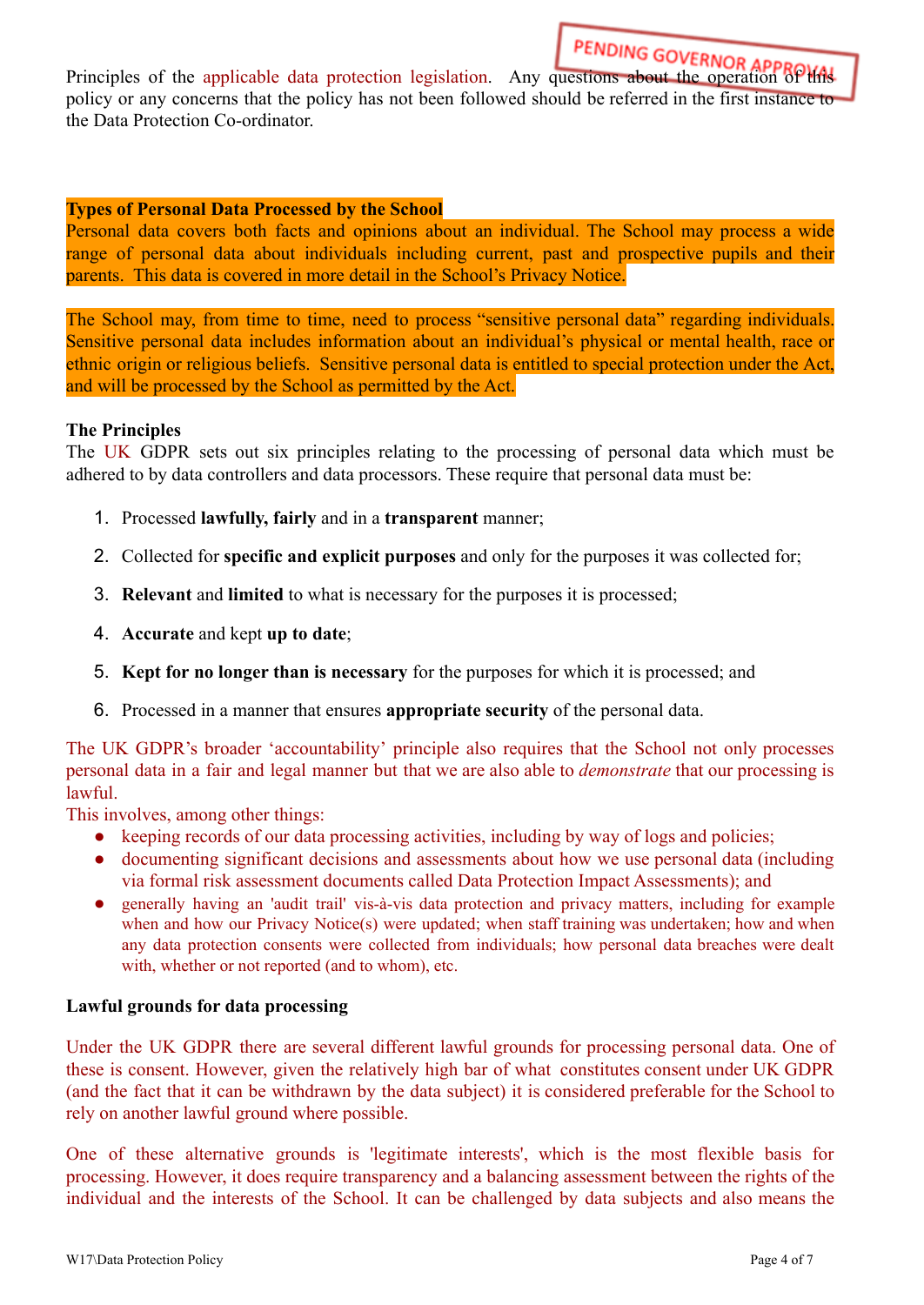School is taking on extra responsibility for considering and protecting people's rights and interests. The School's legitimate interests are set out in its Privacy Notice, as UK GDPR requires.

Other lawful grounds include:

- compliance with a legal obligation, including in connection with employment, engagement of services and diversity;
- contractual necessity, e.g. to perform a contract with staff or parents, or the engagement of contractors:
- a narrower set of grounds for processing special categories of personal data (such as health information), which includes explicit consent, emergencies, and specific public interest grounds.

# **Exemptions**

Certain data is exempted from the provisions of the UK GDPR/DPA 2018 which includes the following:

- The prevention or detection of crime;
- The assessment of any tax or duty:
- Where the processing is necessary to exercise a right or obligation conferred or imposed by law upon the School.

The above are examples only of some of the exemptions under the Act. Any further information on exemptions should be sought from Kirstie Allen, Data Manager (Data Protection Co-ordinator).

#### **Headline responsibilities of all staff**

#### Record-keeping

It is important that personal data held by the School is accurate, fair and adequate. Staff are required to inform the School if they believe that *any* personal data is inaccurate or untrue or if you are dissatisfied with how it is recorded. This applies to how staff record their own data, and the personal data of others – in particular colleagues, pupils and their parents – in a way that is professional and appropriate.information on School business (notably in emails and notes) digitally or in hard copy files may have the right to see that information. This absolutely must not discourage staff from recording necessary and sometimes difficult records of incidents or conversations involving colleagues or pupils, in

Staff should be aware of the rights set out below, whereby any individuals about whom they record accordance with the School's other policies, and grounds may sometimes exist to withhold these from such requests. However, the starting position for staff is to record every document or email in a form they would be prepared to stand by should the person about whom it was recorded ask to see it.

#### **Data handling**

All staff have a responsibility to handle the personal data which they come into contact with fairly, lawfully, responsibly and securely and in accordance with the **staff** handbook and all relevant School policies and procedures (to the extent applicable to them). In particular, there are data protection implications across a number of areas of the School's wider responsibilities such as safeguarding and IT security, so all staff should read and comply with the following policies:

● Safeguarding and Child Protection Policy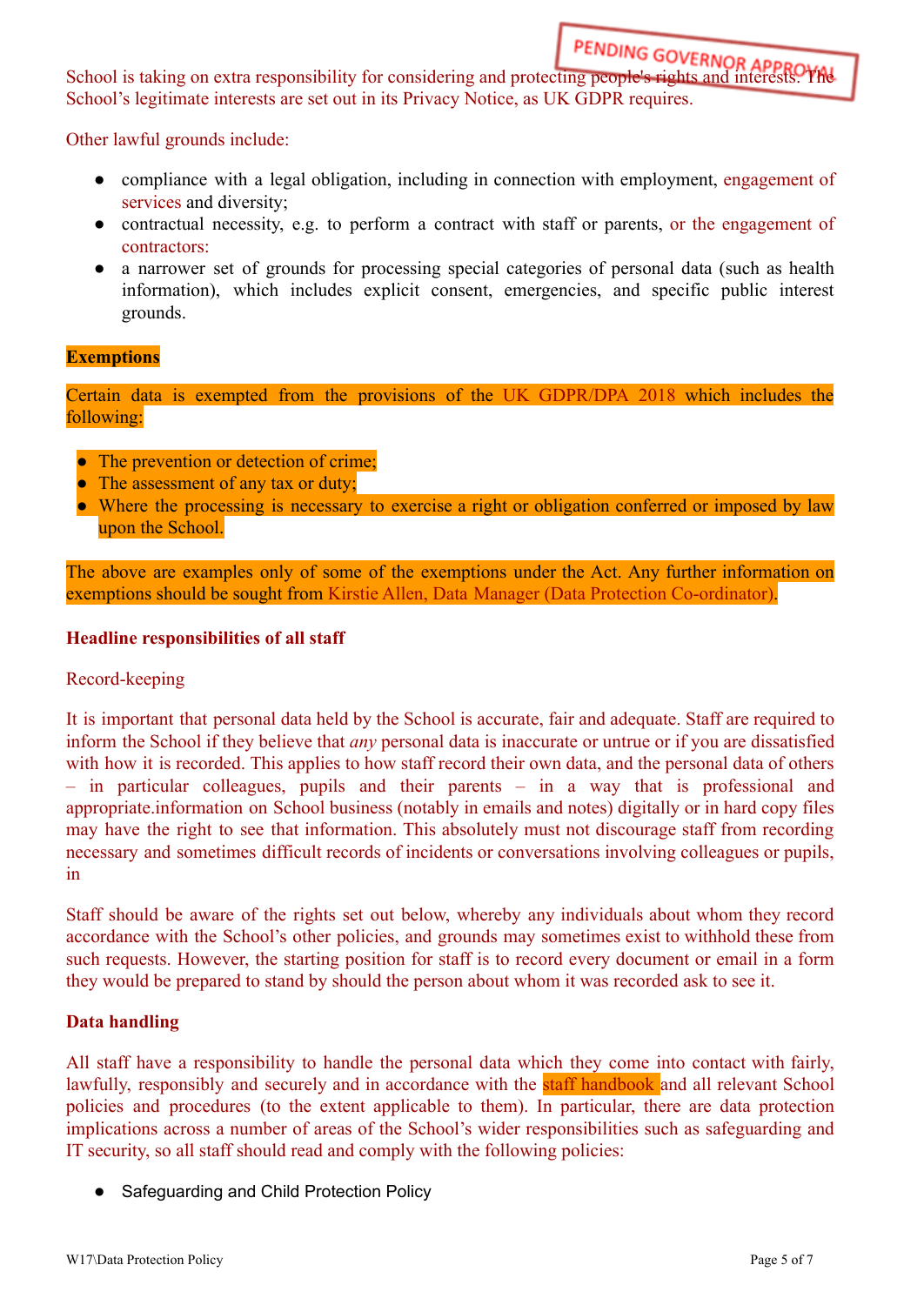● E-safety Policy; which includes

# ○ Acceptable use Policy for Staff (appendix A);

- Taking, Storing and Using Images of Children
- EYFS acceptable use of mobile phones, cameras and recording devices
- Social Media for Staff Policy
- **Remote Working Policy**
- ;*[Insert list of policies as applicable, particularly in respect of safeguarding, social media, acceptable IT use/security, photography, remote working etc]*

Responsible processing also extends to the creation and generation of new personal data / records, as above, which should always be done fairly, lawfully, responsibly and securely.

#### **Avoiding, mitigating and reporting data breaches**

One of the key obligations contained in the UK GDPR is on reporting personal data breaches. Data controllers must report certain types of personal data breach (those which risk an impact to individuals) to the ICO within 72 hours.

In addition, data controllers must notify individuals affected if the breach is likely to result in a "high risk" to their rights and freedoms. In any event, the School must keep a record of any personal data breaches, regardless of whether we need to notify the ICO. If staff become aware of a personal data breach they must notify Kirstie Allen, Data Manager (Data Protection Co-ordinator). If staff are in any doubt as to whether to report something internally, it is always best to do so. A personal data breach may be serious, or it may be minor; and it may involve fault or not; but the School always needs to know about them to make a decision.

As stated above, the School may not need to treat the incident itself as a disciplinary matter – but a failure to report could result in significant exposure for the School, and for those affected, and could be a serious disciplinary matter whether under this policy or the applicable staff member's contract.

#### **Care and data security**

More generally, we require all School staff (and expect all our contractors) to remain mindful of the data protection principles (see section 3 above), and to use their best efforts to comply with those principles whenever they process personal information. Data security is not simply an online or digital issue but one that affects daily processes: filing and sending correspondence, notably hard copy documents. Data handlers should always consider what the most assured and secure means of delivery is, and what the consequences would be of loss or unauthorised access.

We expect all those with management / leadership responsibilities to be particular champions of these principles and to oversee the swift reporting of any concerns about how personal information is used by the School to Kirstie Allen, Data Manager (Data Protection Co-ordinator), and to identify the need for (and implement) regular staff training. Staff must attend any training we require them to.

#### **Rights of Individuals**

In addition to the School's responsibilities when processing personal data, individuals have certain specific rights, perhaps most significantly that of access to their personal data held by a data controller (i.e. the School). This is known as the 'subject access right' (or the right to make 'subject access requests'). Such a request must be dealt with promptly and does not need any formality, nor to refer to the correct legislation. If you become aware of a subject access request (or indeed any communication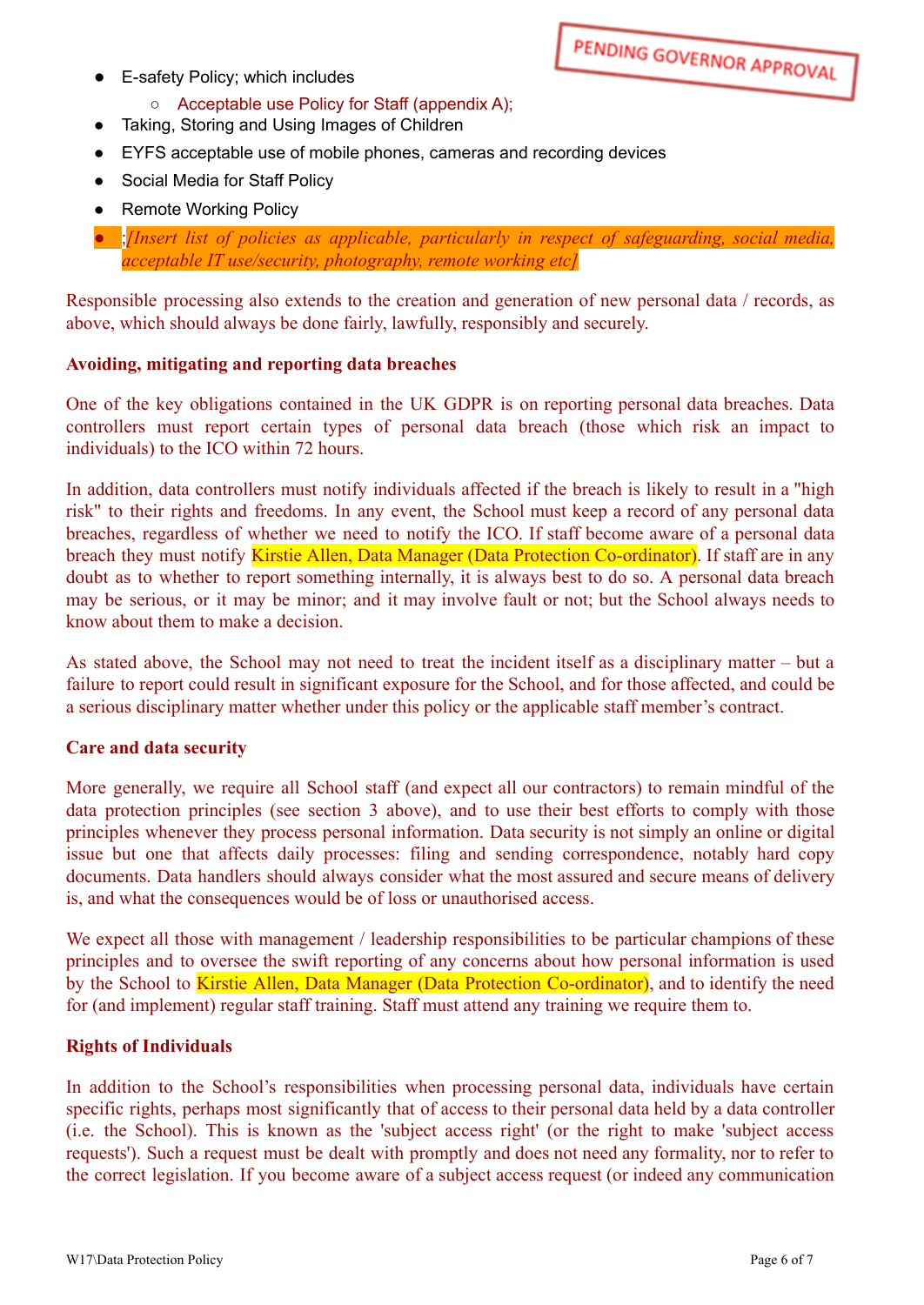from an individual about their personal data), you must tell Kirstie Allen, Data Manager (Data Protection Co-ordinator) as soon as possible.

Individuals also have legal rights to:require us to correct the personal data we hold about them if it is inaccurate;

- request that we erase their personal data (in certain circumstances);
- request that we restrict our data processing activities (in certain circumstances);
- receive from us the personal data we hold about them for the purpose of transmitting it in a commonly used format to another data controller; and
- object, on grounds relating to their particular situation, to any of our particular processing activities where the individual feels this has a disproportionate impact on them.

None of the above rights for individuals are unqualified and exceptions may well apply. However, certain rights are absolute and must be respected, specifically the right to:

- object to automated individual decision-making, including profiling (i.e. where a significant decision is made about the individual without human intervention);
- object to direct marketing; and
- withdraw one's consent where we are relying on it for processing their personal data (without affecting the lawfulness of processing carried out prior to that point in reliance on consent, or of any processing carried out on some other legal basis other than consent).

In any event, however, if you receive a request from an individual who is purporting to exercise one or more of their data protection rights, you must tell Kirstie Allen, Data Manager (Data Protection Co-ordinator) as soon as possible.

# **Data Security: online and digital**

The School must ensure that appropriate security measures are taken against unlawful or unauthorised processing of personal data, and against the accidental loss of, or damage to, personal data. As such the following should be followed:

- No member of staff is permitted to remove personal data from School premises, whether in paper or electronic form and wherever stored, without prior consent of [the Head or Bursar].
- [No member of staff should provide personal data of pupils or parents to third parties, including a volunteer or contractor, unless there is a lawful reason to do so.]
- [Where a worker is permitted to take data offsite on memory sticks or personal] devices it will need to be encrypted.

[Use of personal email accounts or [unencrypted] personal devices by [governors/trustees] or staff for official School business is not permitted.]

# **Processing of Financial/Credit Card Data**

The School complies with the requirements of the PCI Data Security Standard (PCI DSS). Staff who are required to process credit card data must ensure that they are aware of and comply with the most up to date **PCI DSS** requirements. If you are unsure in this regard please seek further guidance from the [Bursar/Finance Manager?]. Other categories of financial information, including bank details and salary, or information commonly used in identity theft (such as national insurance numbers or passport details) may not be treated as legally sensitive but can have material impact on individuals and should be handled accordingly.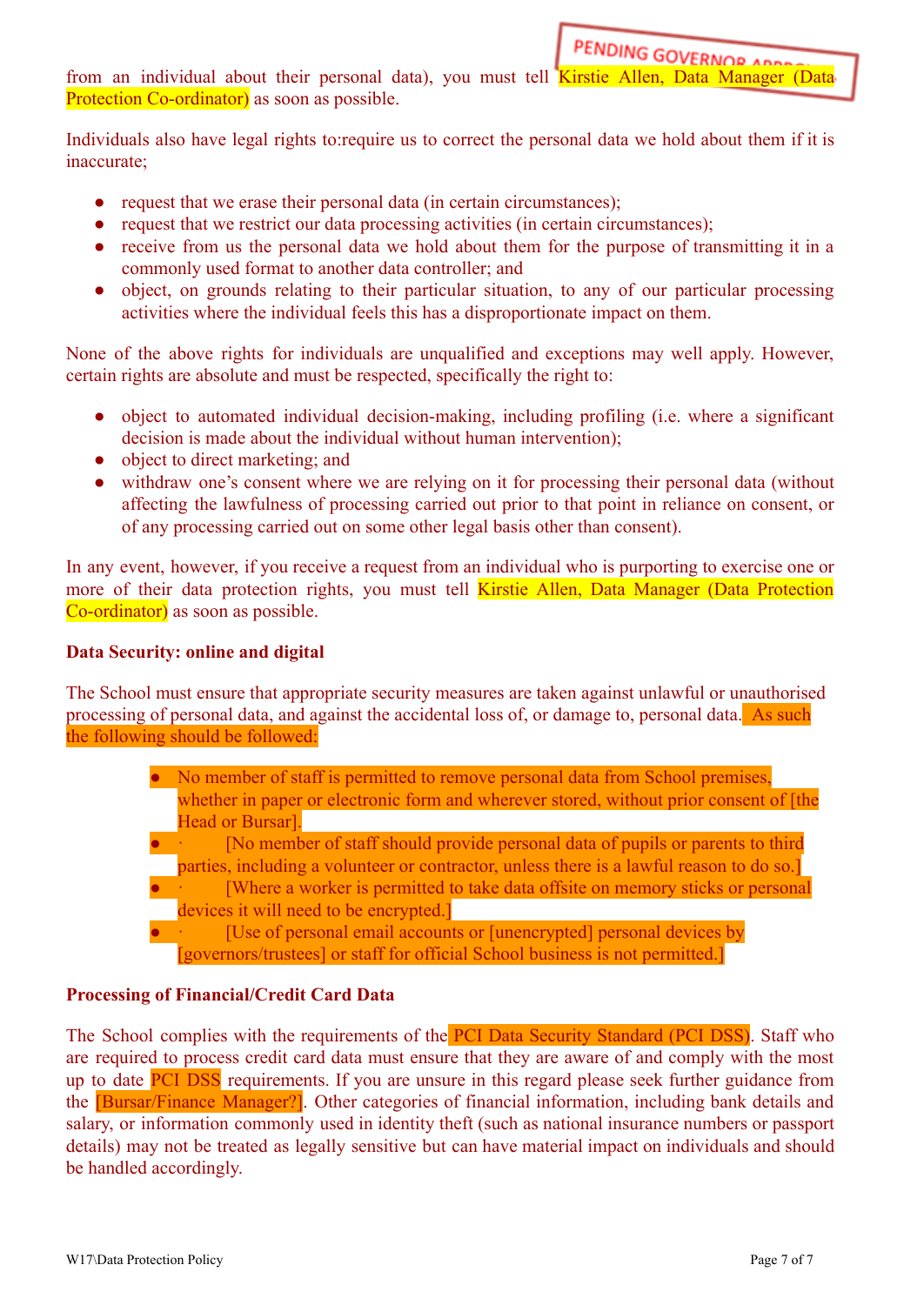### **Summary/Policy Statement**

It is in everyone's interests to get data protection right and to think carefully about data protection issues: this means handling all personal information with which you come into contact fairly, lawfully, securely and responsibly.

A good rule of thumb here is to ask yourself questions such as:

- Would I be happy if my own personal information were being used (for example, shared with a third party) in the way I am proposing? Would I expect it?
- Would I wish to stand by how I have recorded this information in an email or official record if the person concerned was able to see it?
- What would be the consequences of my losing or misdirecting this personal data?

Data protection law is therefore best seen not as oppressive red tape, or a reason not to do something necessary or important, but a code of useful and sensible checks and balances to improve how handle and record personal information and manage our relationships with people. This is an important part *of the School's culture and all its staff and representatives need to be mindful of it.*"

### **Rights of Pupils**

Pupils can make subject access requests for their own personal data, provided that, in the reasonable opinion of the School, they have sufficient maturity to understand the request they are making. Pupils aged 12 or over are generally assumed to have this level of maturity, although this will depend on both the child and the personal data requested. All subject access requests from pupils will therefore be considered on a case by case basis.

In general, the School will assume that pupils consent to disclosure of their personal data to their parents, e.g. for the purposes of keeping parents informed about the pupil's activities, progress and behaviour, and in the interest of the pupil's welfare, unless, in the School's opinion, there is a good reason to do otherwise.

However, where a pupil seeks to raise concerns confidentially with a member of staff and expressly withholds their agreement to their personal data being disclosed to their parents, the School will maintain confidentiality unless it has reasonable grounds to believe that the pupil does not fully understand the consequences of withholding their consent, or where the School believes disclosure will be in the best interests of the pupil or other pupils.

#### **Comments or Queries**

Any comments or queries on this policy should be directed to the Kirstie Allen Data Manager (Data Protection Co-ordinator) using the following contact details *email:* [datamanager@rossall.org.uk](mailto:datamanager@rossall.org.uk) *postal address:* FAO Data Protection Co-ordinator, Rossall School, Broadway, Fleetwood, FY7 8JW.

#### **Related Policies**

- Record Keeping Policy *(W16)*
- EYFS acceptable use of mobile phones, cameras and recording devices
- Taking, Storing and Using Images of Children *(W22)*
- E-safety Policy; *(W10)* including
	- Acceptable use Policy for Staff (appendix A);
- Social Media policy for staff; *(W11)*